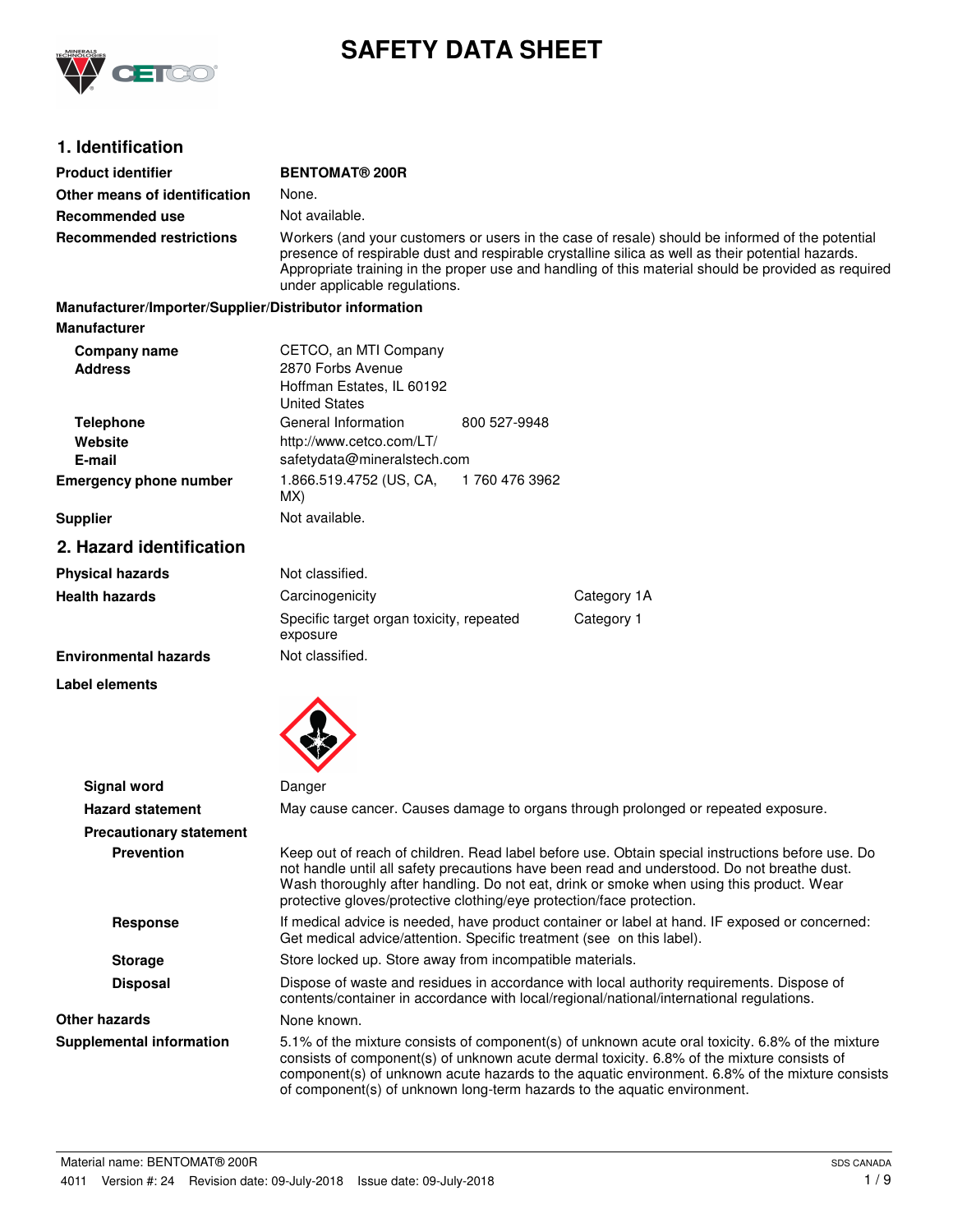# **3. Composition/information on ingredients**

### **Mixtures**

| <b>Chemical name</b>                                                                                                                                                                              | Common name and synonyms                                                                                                                                                                                                                                                                                                                                                                                                                                                                  | <b>CAS number</b> | %          |
|---------------------------------------------------------------------------------------------------------------------------------------------------------------------------------------------------|-------------------------------------------------------------------------------------------------------------------------------------------------------------------------------------------------------------------------------------------------------------------------------------------------------------------------------------------------------------------------------------------------------------------------------------------------------------------------------------------|-------------------|------------|
| SILICA, CRYSTALLINE, QUARTZ                                                                                                                                                                       |                                                                                                                                                                                                                                                                                                                                                                                                                                                                                           | 14808-60-7        | $5 - 10$   |
| SILICA, CRYSTALLINE,<br><b>CRISTOBALITE</b>                                                                                                                                                       |                                                                                                                                                                                                                                                                                                                                                                                                                                                                                           | 14464-46-1        | $1 - < 3$  |
| Other components below reportable levels                                                                                                                                                          |                                                                                                                                                                                                                                                                                                                                                                                                                                                                                           |                   | $90 - 100$ |
| DSD: Directive 67/548/EEC.<br>CLP: Regulation No. 1272/2008.<br>M: M-factor<br>PBT: persistent, bioaccumulative and toxic substance.<br>vPvB: very persistent and very bioaccumulative substance. | #: This substance has been assigned Community workplace exposure limit(s).                                                                                                                                                                                                                                                                                                                                                                                                                |                   |            |
|                                                                                                                                                                                                   | All concentrations are in percent by weight unless ingredient is a gas. Gas concentrations are in percent by volume. *Designates that<br>a specific chemical identity and/or percentage of composition has been withheld as a trade secret.                                                                                                                                                                                                                                               |                   |            |
| <b>Composition comments</b>                                                                                                                                                                       | Occupational Exposure Limits for constituents are listed in Section 8. This product contains<br>naturally occurring crystalline silica (not listed in Annex I of Directive 67/548/EEC) in quantities less<br>than $6\%$ .                                                                                                                                                                                                                                                                 |                   |            |
| 4. First-aid measures                                                                                                                                                                             |                                                                                                                                                                                                                                                                                                                                                                                                                                                                                           |                   |            |
| <b>Inhalation</b>                                                                                                                                                                                 | Move to fresh air. If symptoms are experienced, remove source of contamination or move victim to<br>fresh air. Oxygen or artificial respiration if needed. Do not use mouth-to-mouth method if victim<br>inhaled the substance. Induce artificial respiration with the aid of a pocket mask equipped with a<br>one-way valve or other proper respiratory medical device. Call a physician if symptoms develop or<br>persist.                                                              |                   |            |
| <b>Skin contact</b>                                                                                                                                                                               | Remove and isolate contaminated clothing and shoes. For minor skin contact, avoid spreading<br>material on unaffected skin.                                                                                                                                                                                                                                                                                                                                                               |                   |            |
| Eye contact                                                                                                                                                                                       | Immediately flush eyes with plenty of water for at least 15 minutes. Continue rinsing. Get medical<br>attention immediately.                                                                                                                                                                                                                                                                                                                                                              |                   |            |
| Ingestion                                                                                                                                                                                         | Rinse mouth thoroughly. If ingestion of a large amount does occur, call a poison control center<br>immediately. Do not induce vomiting without advice from poison control center. If vomiting occurs,<br>keep head low so that stomach content doesn't get into the lungs. Do not use mouth-to-mouth<br>method if victim ingested the substance. Induce artificial respiration with the aid of a pocket mask<br>equipped with a one-way valve or other proper respiratory medical device. |                   |            |
| <b>Most important</b><br>symptoms/effects, acute and<br>delayed                                                                                                                                   | Direct contact with eyes may cause temporary irritation. Prolonged exposure may cause chronic<br>effects.                                                                                                                                                                                                                                                                                                                                                                                 |                   |            |
| Indication of immediate<br>medical attention and special<br>treatment needed                                                                                                                      | Provide general supportive measures and treat symptomatically. Keep victim under observation.<br>Symptoms may be delayed.                                                                                                                                                                                                                                                                                                                                                                 |                   |            |
| <b>General information</b>                                                                                                                                                                        | IF exposed or concerned: Get medical advice/attention. If you feel unwell, seek medical advice<br>(show the label where possible). Ensure that medical personnel are aware of the material(s)<br>involved, and take precautions to protect themselves. Show this safety data sheet to the doctor in<br>attendance.                                                                                                                                                                        |                   |            |
| 5. Fire-fighting measures                                                                                                                                                                         |                                                                                                                                                                                                                                                                                                                                                                                                                                                                                           |                   |            |
| Suitable extinguishing media                                                                                                                                                                      | Dry chemical, CO2, water spray or regular foam. Use any media suitable for the surrounding fires.                                                                                                                                                                                                                                                                                                                                                                                         |                   |            |
| <b>Unsuitable extinguishing</b><br>media                                                                                                                                                          | None known.                                                                                                                                                                                                                                                                                                                                                                                                                                                                               |                   |            |
| Specific hazards arising from<br>the chemical                                                                                                                                                     | During fire, gases hazardous to health may be formed.                                                                                                                                                                                                                                                                                                                                                                                                                                     |                   |            |
| Special protective equipment<br>and precautions for firefighters                                                                                                                                  | As in any fire, wear self-contained breathing apparatus pressure-demand, MSHA/NIOSH<br>(approved or equivalent) and full protective gear.                                                                                                                                                                                                                                                                                                                                                 |                   |            |
| <b>Fire fighting</b><br>equipment/instructions                                                                                                                                                    | Use water spray to cool unopened containers.                                                                                                                                                                                                                                                                                                                                                                                                                                              |                   |            |
| <b>Specific methods</b>                                                                                                                                                                           | Use standard firefighting procedures and consider the hazards of other involved materials.                                                                                                                                                                                                                                                                                                                                                                                                |                   |            |
| <b>General fire hazards</b>                                                                                                                                                                       | Not a fire hazard. No unusual fire or explosion hazards noted.                                                                                                                                                                                                                                                                                                                                                                                                                            |                   |            |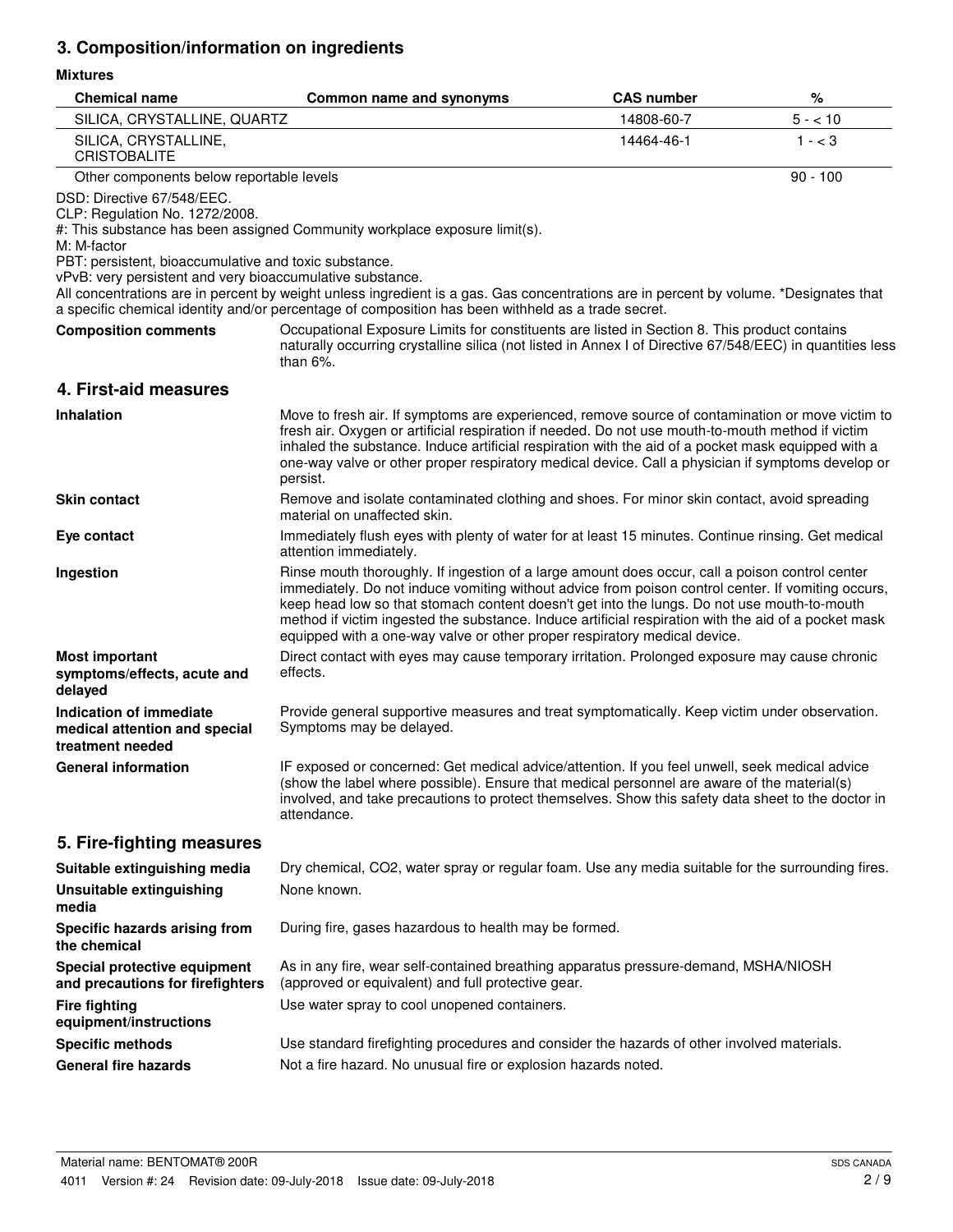### **6. Accidental release measures**

| Personal precautions,<br>protective equipment and<br>emergency procedures | Keep unnecessary personnel away. Keep people away from and upwind of spill/leak. Wear<br>appropriate protective equipment and clothing during clean-up. Wear a dust mask if dust is<br>generated above exposure limits. Do not touch damaged containers or spilled material unless<br>wearing appropriate protective clothing. Ensure adequate ventilation. Local authorities should be<br>advised if significant spillages cannot be contained. For personal protection, see section 8 of the<br>SDS.                                                                                                      |
|---------------------------------------------------------------------------|-------------------------------------------------------------------------------------------------------------------------------------------------------------------------------------------------------------------------------------------------------------------------------------------------------------------------------------------------------------------------------------------------------------------------------------------------------------------------------------------------------------------------------------------------------------------------------------------------------------|
| Methods and materials for<br>containment and cleaning up                  | Avoid the generation of dusts during clean-up. This product is miscible in water. Collect dust or<br>particulates using a vacuum cleaner with a HEPA filter. Stop the flow of material, if this is without<br>risk. Following product recovery, flush area with water. Put material in suitable, covered, labeled<br>containers. For waste disposal, see section 13 of the SDS. None necessary. Reduce airborne dust<br>and prevent scattering by moistening with water.                                                                                                                                    |
| <b>Environmental precautions</b>                                          | Avoid discharge into drains, water courses or onto the ground.                                                                                                                                                                                                                                                                                                                                                                                                                                                                                                                                              |
| 7. Handling and storage                                                   |                                                                                                                                                                                                                                                                                                                                                                                                                                                                                                                                                                                                             |
| Precautions for safe handling                                             | Obtain special instructions before use. Do not handle until all safety precautions have been read<br>and understood. Keep formation of airborne dusts to a minimum. Provide appropriate exhaust<br>ventilation at places where dust is formed. Do not breathe dust. Avoid prolonged exposure. When<br>using, do not eat, drink or smoke. Should be handled in closed systems, if possible. In case of<br>insufficient ventilation, wear suitable respiratory equipment. Wear appropriate personal protective<br>equipment. Wash hands thoroughly after handling. Observe good industrial hygiene practices. |
| Conditions for safe storage,<br>including any incompatibilities           | Store locked up. No special restrictions on storage with other products. Store in original tightly<br>closed container. No special storage conditions required. Guard against dust accumulation of this<br>material. Keep out of the reach of children. Store away from incompatible materials (see Section<br>10 of the SDS).                                                                                                                                                                                                                                                                              |

# **8. Exposure controls/personal protection**

| <b>US. ACGIH Threshold Limit Values</b>                                       |            |                         |                       |
|-------------------------------------------------------------------------------|------------|-------------------------|-----------------------|
| <b>Components</b>                                                             | Type       | Value                   | <b>Form</b>           |
| SILICA, CRYSTALLINE,<br>CRISTOBALITE (CAS<br>14464-46-1)                      | <b>TWA</b> | $0.025$ mg/m3           | Respirable fraction.  |
| SILICA, CRYSTALLINE,<br>QUARTZ (CAS 14808-60-7)                               | <b>TWA</b> | $0.025 \,\mathrm{mg/m}$ | Respirable fraction.  |
| Canada. Alberta OELs (Occupational Health & Safety Code, Schedule 1, Table 2) |            |                         |                       |
| <b>Components</b>                                                             | Type       | Value                   | <b>Form</b>           |
| SILICA, CRYSTALLINE,<br>CRISTOBALITE (CAS<br>14464-46-1)                      | <b>TWA</b> | $0.025$ mg/m3           | Respirable.           |
|                                                                               |            | $0.025$ mg/m3           | Respirable particles. |
| SILICA, CRYSTALLINE,<br>QUARTZ (CAS 14808-60-7)                               | TWA        | $0.025$ mg/m3           | Respirable particles. |
| <b>Constituents</b>                                                           | Type       | Value                   | Form                  |
| <b>TRADE SECRET</b>                                                           | <b>TWA</b> | $3 \text{ mg/m}$        | Respirable particles. |
|                                                                               |            | 10 $mg/m3$              | Total particulate.    |

| <b>Components</b>                                        | <b>Type</b> | Value            | <b>Form</b>          |
|----------------------------------------------------------|-------------|------------------|----------------------|
| SILICA, CRYSTALLINE,<br>CRISTOBALITE (CAS<br>14464-46-1) | <b>TWA</b>  | $0.025$ mg/m $3$ | Respirable fraction. |
| SILICA, CRYSTALLINE,<br>QUARTZ (CAS 14808-60-7)          | TWA         | $0.025$ mg/m $3$ | Respirable fraction. |
| <b>Constituents</b>                                      | Type        | Value            | <b>Form</b>          |
| <b>TRADE SECRET</b>                                      | <b>TWA</b>  | $3$ mg/m $3$     | Respirable fraction. |
|                                                          |             | 10 $mg/m3$       | Total dust.          |
|                                                          |             |                  |                      |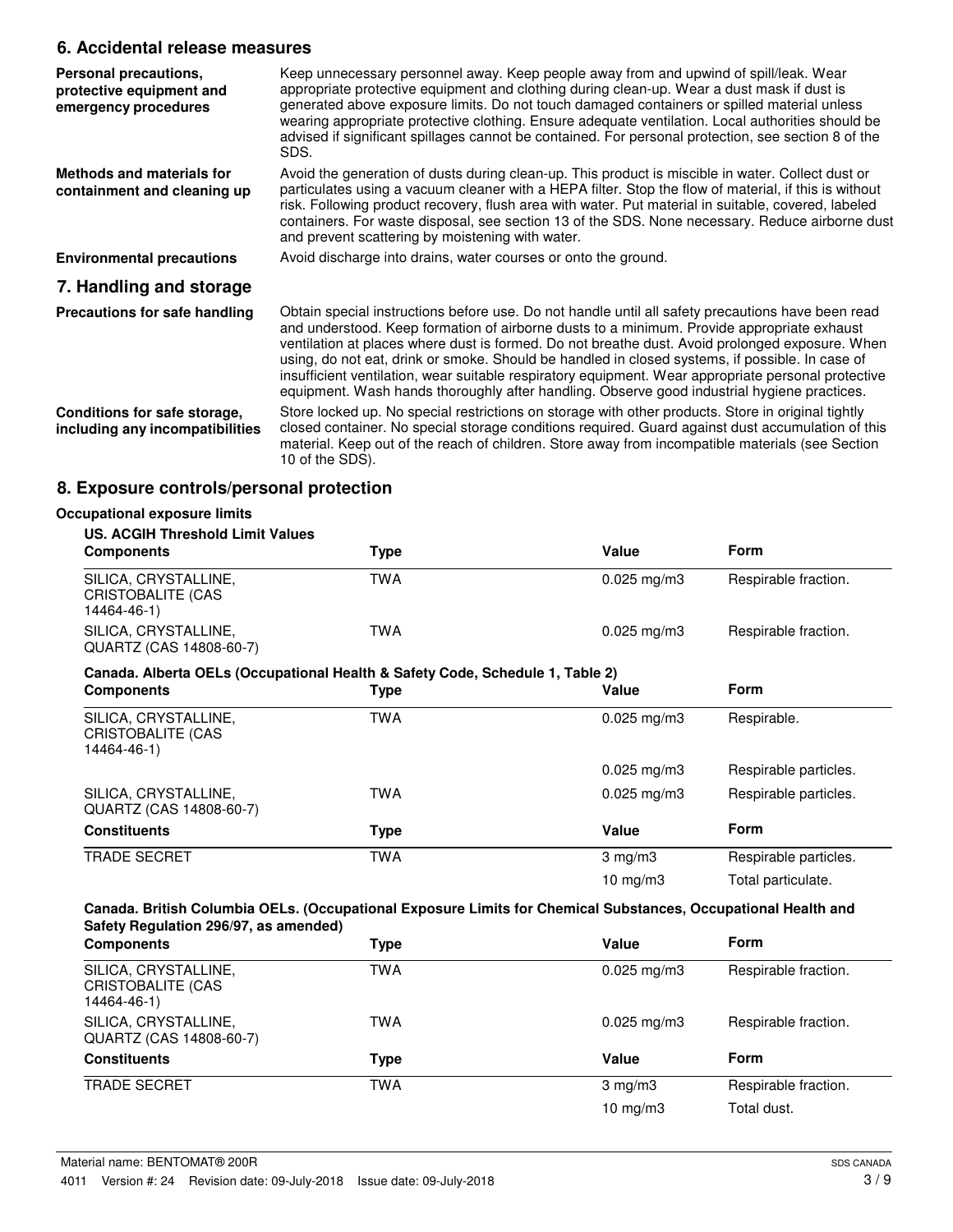| <b>Components</b>                                               | Canada. Manitoba OELs (Reg. 217/2006, The Workplace Safety And Health Act)<br><b>Type</b>                                                                                                                                                                                                                                                                                                                                                                                                                                                                                                                                                                                                                | Value           | <b>Form</b>          |
|-----------------------------------------------------------------|----------------------------------------------------------------------------------------------------------------------------------------------------------------------------------------------------------------------------------------------------------------------------------------------------------------------------------------------------------------------------------------------------------------------------------------------------------------------------------------------------------------------------------------------------------------------------------------------------------------------------------------------------------------------------------------------------------|-----------------|----------------------|
| SILICA, CRYSTALLINE,<br>CRISTOBALITE (CAS<br>14464-46-1)        | <b>TWA</b>                                                                                                                                                                                                                                                                                                                                                                                                                                                                                                                                                                                                                                                                                               | $0.025$ mg/m3   | Respirable fraction. |
| SILICA, CRYSTALLINE,<br>QUARTZ (CAS 14808-60-7)                 | <b>TWA</b>                                                                                                                                                                                                                                                                                                                                                                                                                                                                                                                                                                                                                                                                                               | $0.025$ mg/m3   | Respirable fraction. |
| <b>Components</b>                                               | Canada. Ontario OELs. (Control of Exposure to Biological or Chemical Agents)<br><b>Type</b>                                                                                                                                                                                                                                                                                                                                                                                                                                                                                                                                                                                                              | Value           | <b>Form</b>          |
| SILICA, CRYSTALLINE,<br><b>CRISTOBALITE (CAS</b><br>14464-46-1) | <b>TWA</b>                                                                                                                                                                                                                                                                                                                                                                                                                                                                                                                                                                                                                                                                                               | $0.05$ mg/m $3$ | Respirable fraction. |
| SILICA, CRYSTALLINE,<br>QUARTZ (CAS 14808-60-7)                 | <b>TWA</b>                                                                                                                                                                                                                                                                                                                                                                                                                                                                                                                                                                                                                                                                                               | $0.1$ mg/m $3$  | Respirable fraction. |
| <b>Constituents</b>                                             | <b>Type</b>                                                                                                                                                                                                                                                                                                                                                                                                                                                                                                                                                                                                                                                                                              | Value           | <b>Form</b>          |
| <b>TRADE SECRET</b>                                             | <b>TWA</b>                                                                                                                                                                                                                                                                                                                                                                                                                                                                                                                                                                                                                                                                                               | $3$ mg/m $3$    | Respirable fraction. |
|                                                                 |                                                                                                                                                                                                                                                                                                                                                                                                                                                                                                                                                                                                                                                                                                          | $10$ mg/m $3$   | Inhalable fraction.  |
| <b>Components</b>                                               | Canada. Quebec OELs. (Ministry of Labor - Regulation respecting occupational health and safety)<br><b>Type</b>                                                                                                                                                                                                                                                                                                                                                                                                                                                                                                                                                                                           | Value           | Form                 |
| SILICA, CRYSTALLINE,<br><b>CRISTOBALITE (CAS</b><br>14464-46-1) | <b>TWA</b>                                                                                                                                                                                                                                                                                                                                                                                                                                                                                                                                                                                                                                                                                               | $0.05$ mg/m $3$ | Respirable dust.     |
| SILICA, CRYSTALLINE,<br>QUARTZ (CAS 14808-60-7)                 | <b>TWA</b>                                                                                                                                                                                                                                                                                                                                                                                                                                                                                                                                                                                                                                                                                               | $0.1$ mg/m $3$  | Respirable dust.     |
| <b>Constituents</b>                                             | <b>Type</b>                                                                                                                                                                                                                                                                                                                                                                                                                                                                                                                                                                                                                                                                                              | Value           | <b>Form</b>          |
| TRADE SECRET                                                    | <b>TWA</b>                                                                                                                                                                                                                                                                                                                                                                                                                                                                                                                                                                                                                                                                                               | $10$ mg/m $3$   | Total dust.          |
| <b>Components</b>                                               | Canada. Saskatchewan OELs (Occupational Health and Safety Regulations, 1996, Table 21)<br><b>Type</b>                                                                                                                                                                                                                                                                                                                                                                                                                                                                                                                                                                                                    | Value           | <b>Form</b>          |
| SILICA, CRYSTALLINE,<br><b>CRISTOBALITE (CAS</b><br>14464-46-1) | 15 minute                                                                                                                                                                                                                                                                                                                                                                                                                                                                                                                                                                                                                                                                                                | $10$ mg/m $3$   | Inhalable fraction.  |
|                                                                 | 8 hour                                                                                                                                                                                                                                                                                                                                                                                                                                                                                                                                                                                                                                                                                                   | $0.05$ mg/m3    | Respirable fraction. |
| SILICA, CRYSTALLINE,<br>QUARTZ (CAS 14808-60-7)                 | 8 hour                                                                                                                                                                                                                                                                                                                                                                                                                                                                                                                                                                                                                                                                                                   | $0.05$ mg/m $3$ | Respirable fraction. |
| <b>Constituents</b>                                             | <b>Type</b>                                                                                                                                                                                                                                                                                                                                                                                                                                                                                                                                                                                                                                                                                              | Value           | Form                 |
| <b>TRADE SECRET</b>                                             | 15 minute                                                                                                                                                                                                                                                                                                                                                                                                                                                                                                                                                                                                                                                                                                | $6$ mg/m $3$    | Respirable fraction. |
|                                                                 |                                                                                                                                                                                                                                                                                                                                                                                                                                                                                                                                                                                                                                                                                                          | 20 mg/m3        | Inhalable fraction.  |
|                                                                 | 8 hour                                                                                                                                                                                                                                                                                                                                                                                                                                                                                                                                                                                                                                                                                                   | $3$ mg/m $3$    | Respirable fraction. |
|                                                                 |                                                                                                                                                                                                                                                                                                                                                                                                                                                                                                                                                                                                                                                                                                          | 10 $mg/m3$      | Inhalable fraction.  |
| <b>Biological limit values</b>                                  | No biological exposure limits noted for the ingredient(s).                                                                                                                                                                                                                                                                                                                                                                                                                                                                                                                                                                                                                                               |                 |                      |
| <b>Exposure guidelines</b>                                      | Occupational exposure to nuisance dust (total and respirable) and respirable crystalline silica<br>should be monitored and controlled.                                                                                                                                                                                                                                                                                                                                                                                                                                                                                                                                                                   |                 |                      |
| Appropriate engineering<br>controls                             | If engineering measures are not sufficient to maintain concentrations of dust particulates below the<br>OEL, suitable respiratory protection must be worn. Good general ventilation (typically 10 air<br>changes per hour) should be used. Ventilation rates should be matched to conditions. If<br>applicable, use process enclosures, local exhaust ventilation, or other engineering controls to<br>maintain airborne levels below recommended exposure limits. If exposure limits have not been<br>established, maintain airborne levels to an acceptable level. If material is ground, cut, or used in<br>any operation which may generate dusts, use appropriate local exhaust ventilation to keep |                 |                      |
|                                                                 | exposures below the recommended exposure limits.                                                                                                                                                                                                                                                                                                                                                                                                                                                                                                                                                                                                                                                         |                 |                      |
| Eye/face protection                                             | Individual protection measures, such as personal protective equipment<br>Wear dust goggles.                                                                                                                                                                                                                                                                                                                                                                                                                                                                                                                                                                                                              |                 |                      |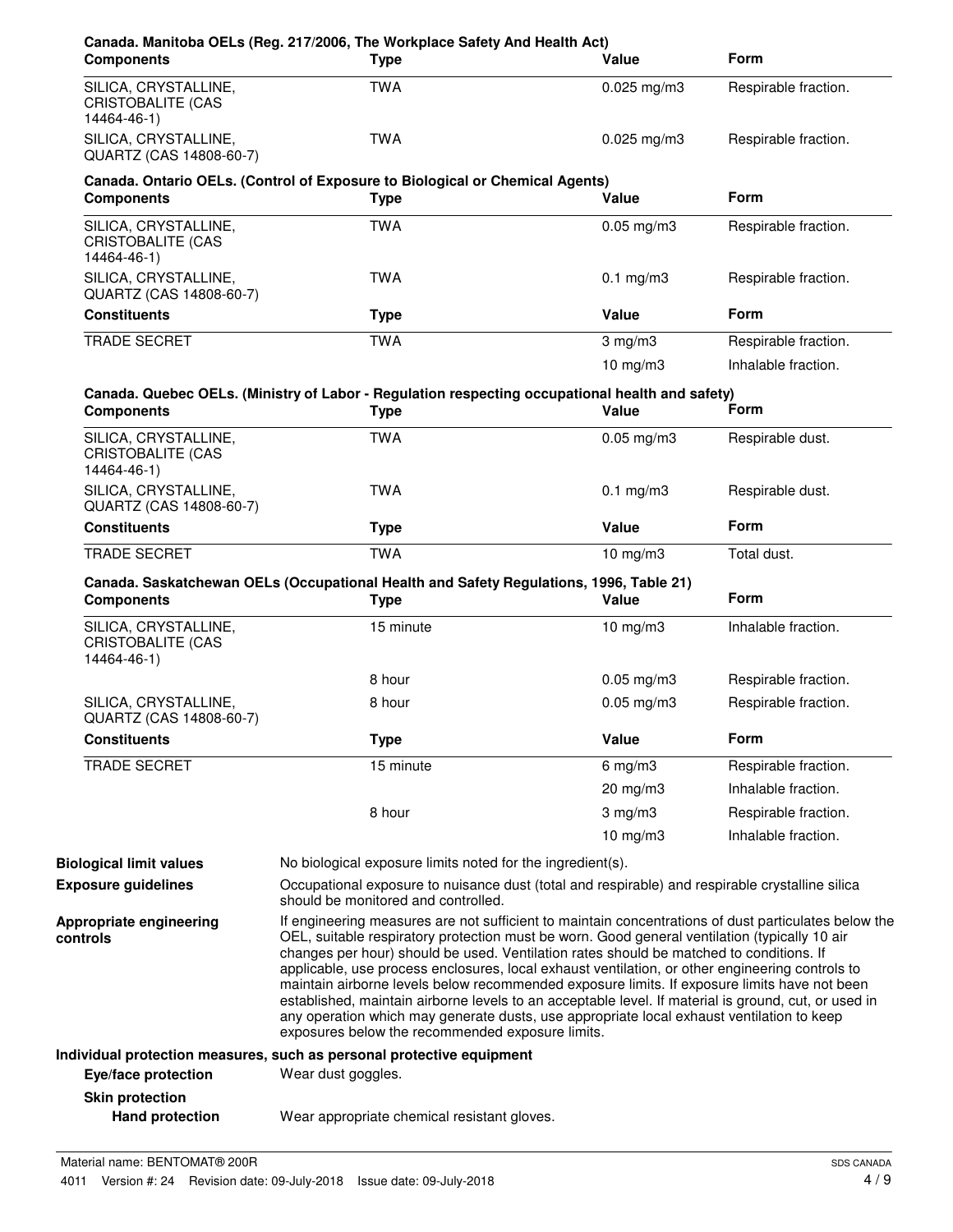| Other                                    | Use of an impervious apron is recommended. No special protective equipment required.                                                                                                                                                                                                                                                                                             |
|------------------------------------------|----------------------------------------------------------------------------------------------------------------------------------------------------------------------------------------------------------------------------------------------------------------------------------------------------------------------------------------------------------------------------------|
| <b>Respiratory protection</b>            | Use a particulate filter respirator for particulate concentrations exceeding the Occupational<br>Exposure Limit.                                                                                                                                                                                                                                                                 |
| <b>Thermal hazards</b>                   | Wear appropriate thermal protective clothing, when necessary.                                                                                                                                                                                                                                                                                                                    |
| <b>General hygiene</b><br>considerations | Observe any medical surveillance requirements. Always observe good personal hygiene<br>measures, such as washing after handling the material and before eating, drinking, and/or<br>smoking. Routinely wash work clothing and protective equipment to remove contaminants. Eye<br>wash fountain is recommended. Use good industrial hygiene practices in handling this material. |

### **9. Physical and chemical properties**

| Appearance                                        | The product consists of bentonite granules between geotextile layers                          |
|---------------------------------------------------|-----------------------------------------------------------------------------------------------|
| <b>Physical state</b>                             | Solid.                                                                                        |
| Form                                              | Solid. Mat or Fabric                                                                          |
| Color                                             | Various.                                                                                      |
| Odor                                              | None.                                                                                         |
| <b>Odor threshold</b>                             | Not available.                                                                                |
| pH                                                | Not available.                                                                                |
| Melting point/freezing point                      | Not available.                                                                                |
| Initial boiling point and boiling<br>range        | Not available.                                                                                |
| <b>Flash point</b>                                | Not flammable                                                                                 |
| <b>Evaporation rate</b>                           | Not available.                                                                                |
| Flammability (solid, gas)                         | Not available.                                                                                |
| Upper/lower flammability or explosive limits      |                                                                                               |
| <b>Flammability limit - lower</b><br>(%)          | Not explosive                                                                                 |
| <b>Flammability limit - upper</b><br>(%)          | Not explosive                                                                                 |
| Explosive limit - lower (%)                       | Not available.                                                                                |
| Explosive limit - upper (%)                       | Not available.                                                                                |
| Vapor pressure                                    | 0.00001 hPa estimated                                                                         |
| Vapor density                                     | Not available.                                                                                |
| <b>Relative density</b>                           | Not available.                                                                                |
| Solubility(ies)                                   |                                                                                               |
| Solubility (water)                                | Negligible                                                                                    |
| <b>Partition coefficient</b><br>(n-octanol/water) | Not available.                                                                                |
| <b>Auto-ignition temperature</b>                  | Not available.                                                                                |
| <b>Decomposition temperature</b>                  | Not available.                                                                                |
| <b>Viscosity</b>                                  | Not available.                                                                                |
| <b>Other information</b>                          |                                                                                               |
| <b>Explosive properties</b>                       | Not explosive.                                                                                |
| <b>Oxidizing properties</b>                       | Not oxidizing.                                                                                |
| <b>Percent volatile</b>                           | 0 % estimated                                                                                 |
| 10. Stability and reactivity                      |                                                                                               |
| Reactivity                                        | The product is stable and non-reactive under normal conditions of use, storage and transport. |
| <b>Chemical stability</b>                         | Stable at normal conditions.                                                                  |
| <b>Possibility of hazardous</b><br>reactions      | Will not occur.                                                                               |
| <b>Conditions to avoid</b>                        | Contact with incompatible materials.                                                          |
| Incompatible materials                            | Powerful oxidizers. Chlorine. None known.                                                     |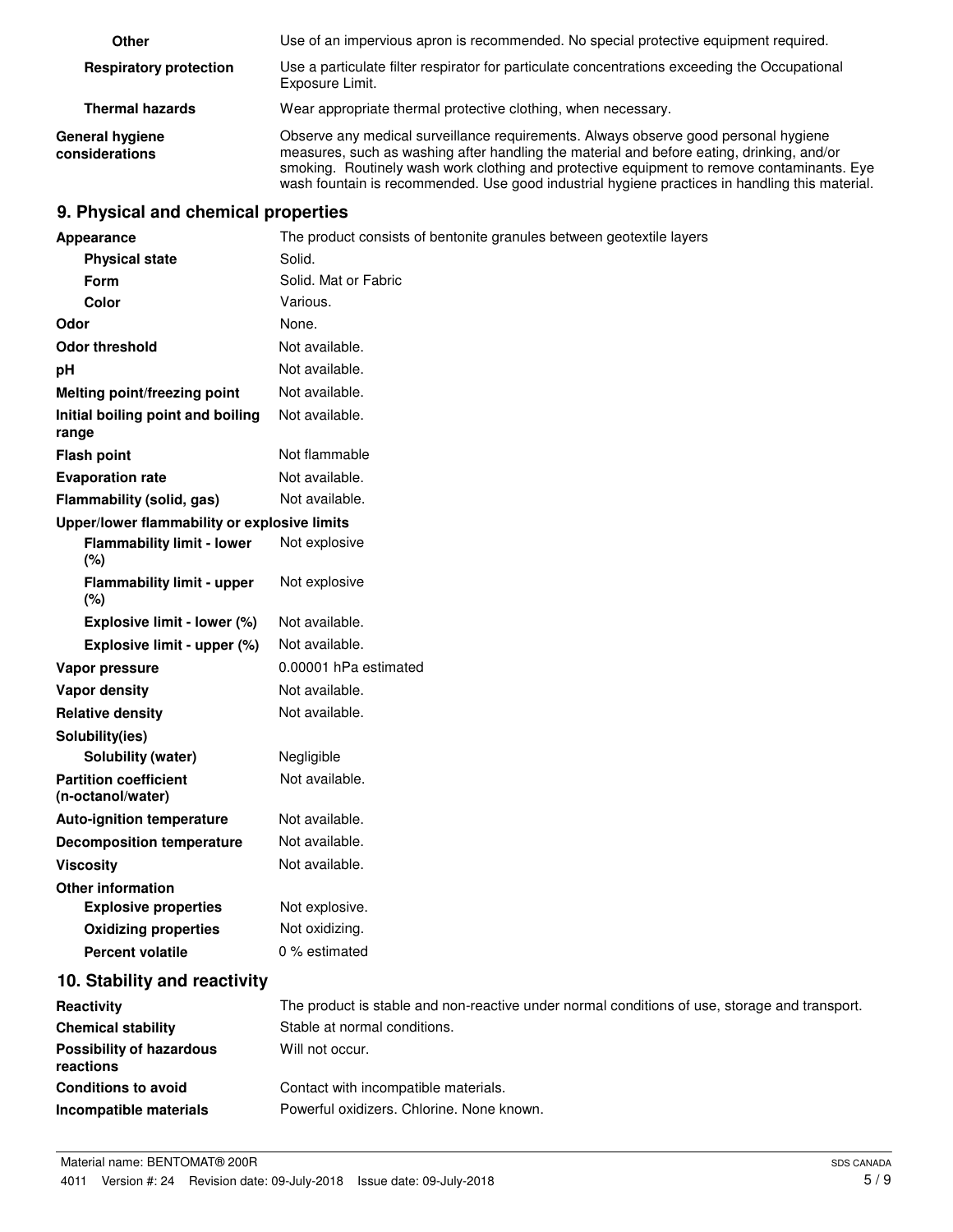# **11. Toxicological information**

| Information on likely routes of exposure                                           |                                                                                                                                                               |
|------------------------------------------------------------------------------------|---------------------------------------------------------------------------------------------------------------------------------------------------------------|
| <b>Inhalation</b>                                                                  | Prolonged inhalation may be harmful.                                                                                                                          |
| <b>Skin contact</b>                                                                | No adverse effects due to skin contact are expected.                                                                                                          |
| Eye contact                                                                        | Direct contact with eyes may cause temporary irritation.                                                                                                      |
| Ingestion                                                                          | May cause discomfort if swallowed. Expected to be a low ingestion hazard. However, ingestion is<br>not likely to be a primary route of occupational exposure. |
| Symptoms related to the<br>physical, chemical and<br>toxicological characteristics | Direct contact with eyes may cause temporary irritation. Exposure may cause temporary irritation,<br>redness, or discomfort.                                  |
| Information on toxicological effects                                               |                                                                                                                                                               |

| <b>Acute toxicity</b>                                   | Not known.                                                                                                                                                                                                                                                                                                                                                                                                                                                                                                                                                                                                                                                                                                                                                                                                                                                                                                                                                                                                                                                                                                                                                                                                                                                                                                                                                                                                                                                                                                                                                                                         |                                                                                                  |
|---------------------------------------------------------|----------------------------------------------------------------------------------------------------------------------------------------------------------------------------------------------------------------------------------------------------------------------------------------------------------------------------------------------------------------------------------------------------------------------------------------------------------------------------------------------------------------------------------------------------------------------------------------------------------------------------------------------------------------------------------------------------------------------------------------------------------------------------------------------------------------------------------------------------------------------------------------------------------------------------------------------------------------------------------------------------------------------------------------------------------------------------------------------------------------------------------------------------------------------------------------------------------------------------------------------------------------------------------------------------------------------------------------------------------------------------------------------------------------------------------------------------------------------------------------------------------------------------------------------------------------------------------------------------|--------------------------------------------------------------------------------------------------|
| <b>Components</b>                                       | <b>Species</b>                                                                                                                                                                                                                                                                                                                                                                                                                                                                                                                                                                                                                                                                                                                                                                                                                                                                                                                                                                                                                                                                                                                                                                                                                                                                                                                                                                                                                                                                                                                                                                                     | <b>Test Results</b>                                                                              |
| SILICA, CRYSTALLINE, CRISTOBALITE (CAS 14464-46-1)      |                                                                                                                                                                                                                                                                                                                                                                                                                                                                                                                                                                                                                                                                                                                                                                                                                                                                                                                                                                                                                                                                                                                                                                                                                                                                                                                                                                                                                                                                                                                                                                                                    |                                                                                                  |
| Acute                                                   |                                                                                                                                                                                                                                                                                                                                                                                                                                                                                                                                                                                                                                                                                                                                                                                                                                                                                                                                                                                                                                                                                                                                                                                                                                                                                                                                                                                                                                                                                                                                                                                                    |                                                                                                  |
| Oral                                                    |                                                                                                                                                                                                                                                                                                                                                                                                                                                                                                                                                                                                                                                                                                                                                                                                                                                                                                                                                                                                                                                                                                                                                                                                                                                                                                                                                                                                                                                                                                                                                                                                    |                                                                                                  |
| LD50                                                    | Rat                                                                                                                                                                                                                                                                                                                                                                                                                                                                                                                                                                                                                                                                                                                                                                                                                                                                                                                                                                                                                                                                                                                                                                                                                                                                                                                                                                                                                                                                                                                                                                                                | > 22500 mg/kg                                                                                    |
| <b>Skin corrosion/irritation</b>                        | Prolonged skin contact may cause temporary irritation.                                                                                                                                                                                                                                                                                                                                                                                                                                                                                                                                                                                                                                                                                                                                                                                                                                                                                                                                                                                                                                                                                                                                                                                                                                                                                                                                                                                                                                                                                                                                             |                                                                                                  |
| Serious eye damage/eye<br><i>irritation</i>             |                                                                                                                                                                                                                                                                                                                                                                                                                                                                                                                                                                                                                                                                                                                                                                                                                                                                                                                                                                                                                                                                                                                                                                                                                                                                                                                                                                                                                                                                                                                                                                                                    | Mild irritant to eyes (according to the modified Kay & Calandra criteria)                        |
| Respiratory or skin sensitization                       |                                                                                                                                                                                                                                                                                                                                                                                                                                                                                                                                                                                                                                                                                                                                                                                                                                                                                                                                                                                                                                                                                                                                                                                                                                                                                                                                                                                                                                                                                                                                                                                                    |                                                                                                  |
| Canada - Alberta OELs: Irritant                         |                                                                                                                                                                                                                                                                                                                                                                                                                                                                                                                                                                                                                                                                                                                                                                                                                                                                                                                                                                                                                                                                                                                                                                                                                                                                                                                                                                                                                                                                                                                                                                                                    |                                                                                                  |
| SILICA, CRYSTALLINE, CRISTOBALITE<br>$(CAS 14464-46-1)$ |                                                                                                                                                                                                                                                                                                                                                                                                                                                                                                                                                                                                                                                                                                                                                                                                                                                                                                                                                                                                                                                                                                                                                                                                                                                                                                                                                                                                                                                                                                                                                                                                    | Irritant                                                                                         |
| <b>Respiratory sensitization</b>                        | Not a respiratory sensitizer.                                                                                                                                                                                                                                                                                                                                                                                                                                                                                                                                                                                                                                                                                                                                                                                                                                                                                                                                                                                                                                                                                                                                                                                                                                                                                                                                                                                                                                                                                                                                                                      |                                                                                                  |
| <b>Skin sensitization</b>                               | being a skin irritant.                                                                                                                                                                                                                                                                                                                                                                                                                                                                                                                                                                                                                                                                                                                                                                                                                                                                                                                                                                                                                                                                                                                                                                                                                                                                                                                                                                                                                                                                                                                                                                             | According to the classification criteria of the European Union, the product is not considered as |
| Germ cell mutagenicity                                  | mutagenic or genotoxic.                                                                                                                                                                                                                                                                                                                                                                                                                                                                                                                                                                                                                                                                                                                                                                                                                                                                                                                                                                                                                                                                                                                                                                                                                                                                                                                                                                                                                                                                                                                                                                            | No data available to indicate product or any components present at greater than 0.1% are         |
| Carcinogenicity                                         | In 1997, IARC (the International Agency for Research on Cancer) concluded that crystalline silica<br>inhaled from occupational sources can cause lung cancer in humans. However in making the<br>overall evaluation, IARC noted that "carcinogenicity was not detected in all industrial<br>circumstances studied. Carcinogenicity may be dependent on inherent characteristics of the<br>crystalline silica or on external factors affecting its biological activity or distribution of its<br>polymorphs." (IARC Monographs on the evaluation of the carcinogenic risks of chemicals to<br>humans, Silica, silicates dust and organic fibres, 1997, Vol. 68, IARC, Lyon, France.) In June<br>2003, SCOEL (the EU Scientific Committee on Occupational Exposure Limits) concluded that the<br>main effect in humans of the inhalation of respirable crystalline silica dust is silicosis. "There is<br>sufficient information to conclude that the relative risk of lung cancer is increased in persons with<br>silicosis (and, apparently, not in employees without silicosis exposed to silica dust in quarries and<br>in the ceramic industry). Therefore, preventing the onset of silicosis will also reduce the cancer<br>risk" (SCOEL SUM Doc 94-final, June 2003) According to the current state of the art, worker<br>protection against silicosis can be consistently assured by respecting the existing regulatory<br>occupational exposure limits. May cause cancer. Occupational exposure to respirable dust and<br>respirable crystalline silica should be monitored and controlled. |                                                                                                  |
| <b>ACGIH Carcinogens</b>                                |                                                                                                                                                                                                                                                                                                                                                                                                                                                                                                                                                                                                                                                                                                                                                                                                                                                                                                                                                                                                                                                                                                                                                                                                                                                                                                                                                                                                                                                                                                                                                                                                    |                                                                                                  |
| SILICA, CRYSTALLINE, CRISTOBALITE<br>(CAS 14464-46-1)   |                                                                                                                                                                                                                                                                                                                                                                                                                                                                                                                                                                                                                                                                                                                                                                                                                                                                                                                                                                                                                                                                                                                                                                                                                                                                                                                                                                                                                                                                                                                                                                                                    | A2 Suspected human carcinogen.                                                                   |
| Canada - Alberta OELs: Carcinogen category              | SILICA, CRYSTALLINE, QUARTZ (CAS 14808-60-7)                                                                                                                                                                                                                                                                                                                                                                                                                                                                                                                                                                                                                                                                                                                                                                                                                                                                                                                                                                                                                                                                                                                                                                                                                                                                                                                                                                                                                                                                                                                                                       | A2 Suspected human carcinogen.                                                                   |
| SILICA, CRYSTALLINE, CRISTOBALITE                       |                                                                                                                                                                                                                                                                                                                                                                                                                                                                                                                                                                                                                                                                                                                                                                                                                                                                                                                                                                                                                                                                                                                                                                                                                                                                                                                                                                                                                                                                                                                                                                                                    | Suspected human carcinogen.                                                                      |
| $(CAS 14464-46-1)$                                      | SILICA, CRYSTALLINE, QUARTZ (CAS 14808-60-7)                                                                                                                                                                                                                                                                                                                                                                                                                                                                                                                                                                                                                                                                                                                                                                                                                                                                                                                                                                                                                                                                                                                                                                                                                                                                                                                                                                                                                                                                                                                                                       | Suspected human carcinogen.                                                                      |
| Canada - Manitoba OELs: carcinogenicity                 |                                                                                                                                                                                                                                                                                                                                                                                                                                                                                                                                                                                                                                                                                                                                                                                                                                                                                                                                                                                                                                                                                                                                                                                                                                                                                                                                                                                                                                                                                                                                                                                                    |                                                                                                  |
| SILICA, CRYSTALLINE, CRISTOBALITE                       |                                                                                                                                                                                                                                                                                                                                                                                                                                                                                                                                                                                                                                                                                                                                                                                                                                                                                                                                                                                                                                                                                                                                                                                                                                                                                                                                                                                                                                                                                                                                                                                                    | Suspected human carcinogen.                                                                      |

(CAS 14464-46-1)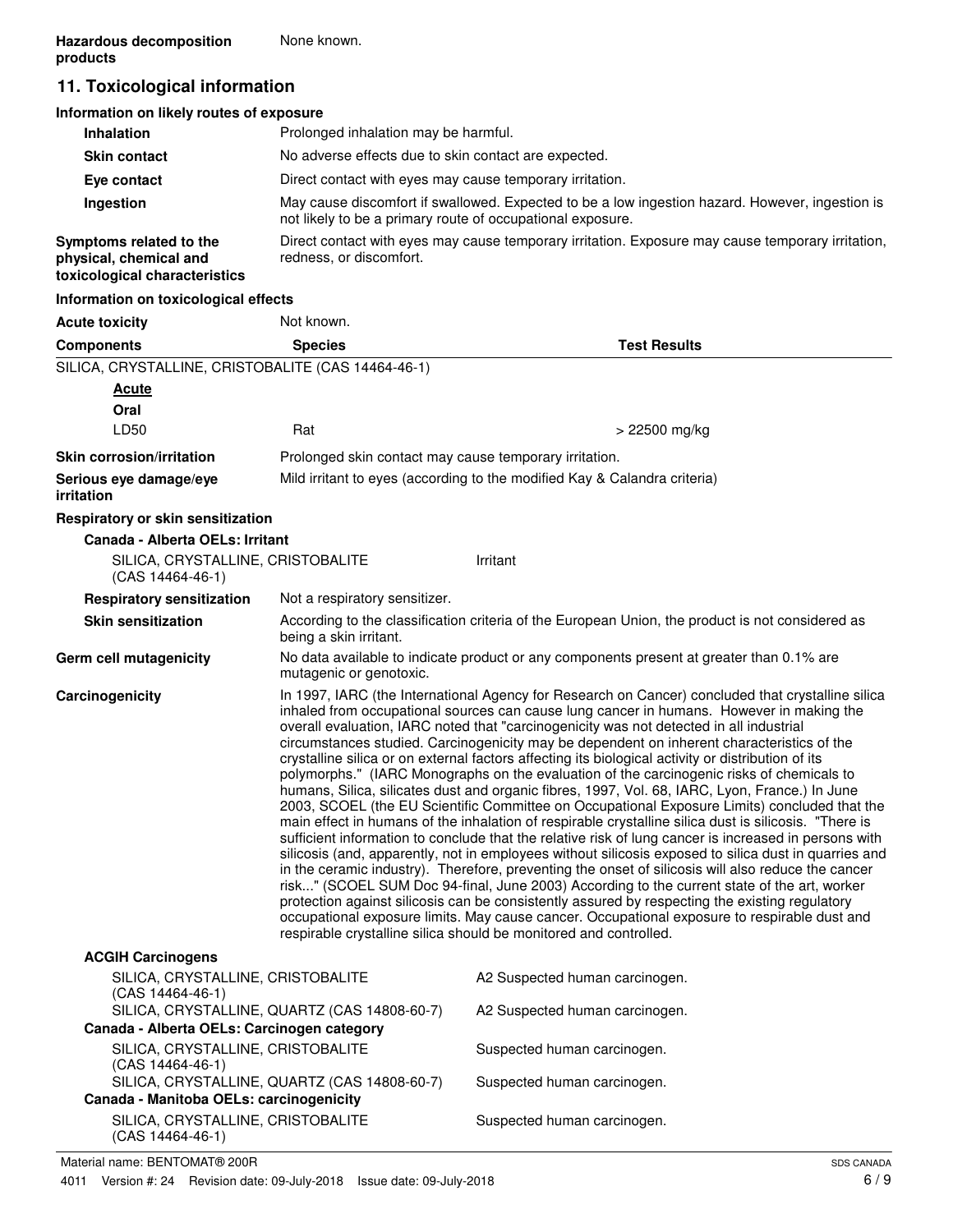| Canada - Quebec OELs: Carcinogen category                     | SILICA, CRYSTALLINE, QUARTZ (CAS 14808-60-7)                                                                | Suspected human carcinogen.                                                                                                                                                                                                                                                                                                                                                                                                                                                                                                                                                                                                                                                         |
|---------------------------------------------------------------|-------------------------------------------------------------------------------------------------------------|-------------------------------------------------------------------------------------------------------------------------------------------------------------------------------------------------------------------------------------------------------------------------------------------------------------------------------------------------------------------------------------------------------------------------------------------------------------------------------------------------------------------------------------------------------------------------------------------------------------------------------------------------------------------------------------|
| SILICA, CRYSTALLINE, CRISTOBALITE<br>(CAS 14464-46-1)         |                                                                                                             | Detected carcinogenic effect in animals.                                                                                                                                                                                                                                                                                                                                                                                                                                                                                                                                                                                                                                            |
|                                                               | SILICA, CRYSTALLINE, QUARTZ (CAS 14808-60-7)                                                                | Suspected carcinogenic effect in humans.                                                                                                                                                                                                                                                                                                                                                                                                                                                                                                                                                                                                                                            |
| <b>IARC Monographs. Overall Evaluation of Carcinogenicity</b> |                                                                                                             |                                                                                                                                                                                                                                                                                                                                                                                                                                                                                                                                                                                                                                                                                     |
| SILICA, CRYSTALLINE, CRISTOBALITE<br>(CAS 14464-46-1)         |                                                                                                             | 1 Carcinogenic to humans.                                                                                                                                                                                                                                                                                                                                                                                                                                                                                                                                                                                                                                                           |
|                                                               | SILICA, CRYSTALLINE, QUARTZ (CAS 14808-60-7)<br>US. National Toxicology Program (NTP) Report on Carcinogens | 1 Carcinogenic to humans.                                                                                                                                                                                                                                                                                                                                                                                                                                                                                                                                                                                                                                                           |
| SILICA, CRYSTALLINE, CRISTOBALITE<br>(CAS 14464-46-1)         |                                                                                                             | Known To Be Human Carcinogen.                                                                                                                                                                                                                                                                                                                                                                                                                                                                                                                                                                                                                                                       |
|                                                               | SILICA, CRYSTALLINE, QUARTZ (CAS 14808-60-7)                                                                | Reasonably Anticipated to be a Human Carcinogen.<br>Known To Be Human Carcinogen.                                                                                                                                                                                                                                                                                                                                                                                                                                                                                                                                                                                                   |
| <b>Reproductive toxicity</b>                                  |                                                                                                             | This product is not expected to cause reproductive or developmental effects.                                                                                                                                                                                                                                                                                                                                                                                                                                                                                                                                                                                                        |
| Specific target organ toxicity -<br>single exposure           | Not classified.                                                                                             |                                                                                                                                                                                                                                                                                                                                                                                                                                                                                                                                                                                                                                                                                     |
| Specific target organ toxicity -<br>repeated exposure         |                                                                                                             | Causes damage to organs through prolonged or repeated exposure.                                                                                                                                                                                                                                                                                                                                                                                                                                                                                                                                                                                                                     |
| <b>Aspiration hazard</b>                                      | Not an aspiration hazard.                                                                                   |                                                                                                                                                                                                                                                                                                                                                                                                                                                                                                                                                                                                                                                                                     |
| <b>Chronic effects</b>                                        |                                                                                                             | In 1997, IARC (the International Agency for Research on Cancer) concluded that crystalline silica<br>inhaled from occupational sources can cause lung cancer in humans. However in making the<br>overall evaluation, IARC noted that "carcinogenicity was not detected in all industrial<br>circumstances studied. Carcinogenicity may be dependent on inherent characteristics of the<br>crystalline silica or on external factors affecting its biological activity or distribution of its<br>polymorphs." (IARC Monographs on the evaluation of the carcinogenic risks of chemicals to<br>humans, Silica, silicates dust and organic fibres, 1997, Vol. 68, IARC, Lyon, France.) |
|                                                               | the cancer risk" (SCOEL SUM Doc 94-final, June 2003)                                                        | In June 2003, SCOEL (the EU Scientific Committee on Occupational Exposure Limits) concluded<br>that the main effect in humans of the inhalation of respirable crystalline silica dust is silicosis.<br>"There is sufficient information to conclude that the relative risk of lung cancer is increased in<br>persons with silicosis (and, apparently, not in employees without silicosis exposed to silica dust in<br>quarries and in the ceramic industry). Therefore, preventing the onset of silicosis will also reduce                                                                                                                                                          |
|                                                               | not expected.                                                                                               | According to the current state of the art, worker protection against silicosis can be consistently<br>assured by respecting the existing regulatory occupational exposure limits. Causes damage to<br>organs through prolonged or repeated exposure. Prolonged inhalation may be harmful. Prolonged<br>exposure may cause chronic effects. Some of the components of this product are hazardous in<br>the respirable form. However, because of the physical nature of this product, dust generation is                                                                                                                                                                              |
| 12. Ecological information                                    |                                                                                                             |                                                                                                                                                                                                                                                                                                                                                                                                                                                                                                                                                                                                                                                                                     |

| <b>Ecotoxicity</b>               | The product is not expected to be hazardous to the environment. This product is not expected to<br>produce significant ecotoxicity upon exposure to aquatic organisms and aquatic systems. |
|----------------------------------|--------------------------------------------------------------------------------------------------------------------------------------------------------------------------------------------|
| Persistence and degradability    | No data is available on the degradability of this product.                                                                                                                                 |
| <b>Bioaccumulative potential</b> | No data available.                                                                                                                                                                         |
| Mobility in soil                 | No data available.                                                                                                                                                                         |
| Other adverse effects            | No other adverse environmental effects (e.g. ozone depletion, photochemical ozone creation<br>potential, endocrine disruption, global warming potential) are expected from this component. |

# **13. Disposal considerations**

| <b>Disposal instructions</b>             | Collect and reclaim or dispose in sealed containers at licensed waste disposal site. Dispose of<br>contents/container in accordance with local/regional/national/international regulations. Material<br>should be recycled if possible. |
|------------------------------------------|-----------------------------------------------------------------------------------------------------------------------------------------------------------------------------------------------------------------------------------------|
| Local disposal regulations               | Dispose in accordance with all applicable regulations.                                                                                                                                                                                  |
| Hazardous waste code                     | The waste code should be assigned in discussion between the user, the producer and the waste<br>disposal company.                                                                                                                       |
| Waste from residues / unused<br>products | Dispose of in accordance with local regulations. Empty containers or liners may retain some<br>product residues. This material and its container must be disposed of in a safe manner (see:<br>Disposal instructions).                  |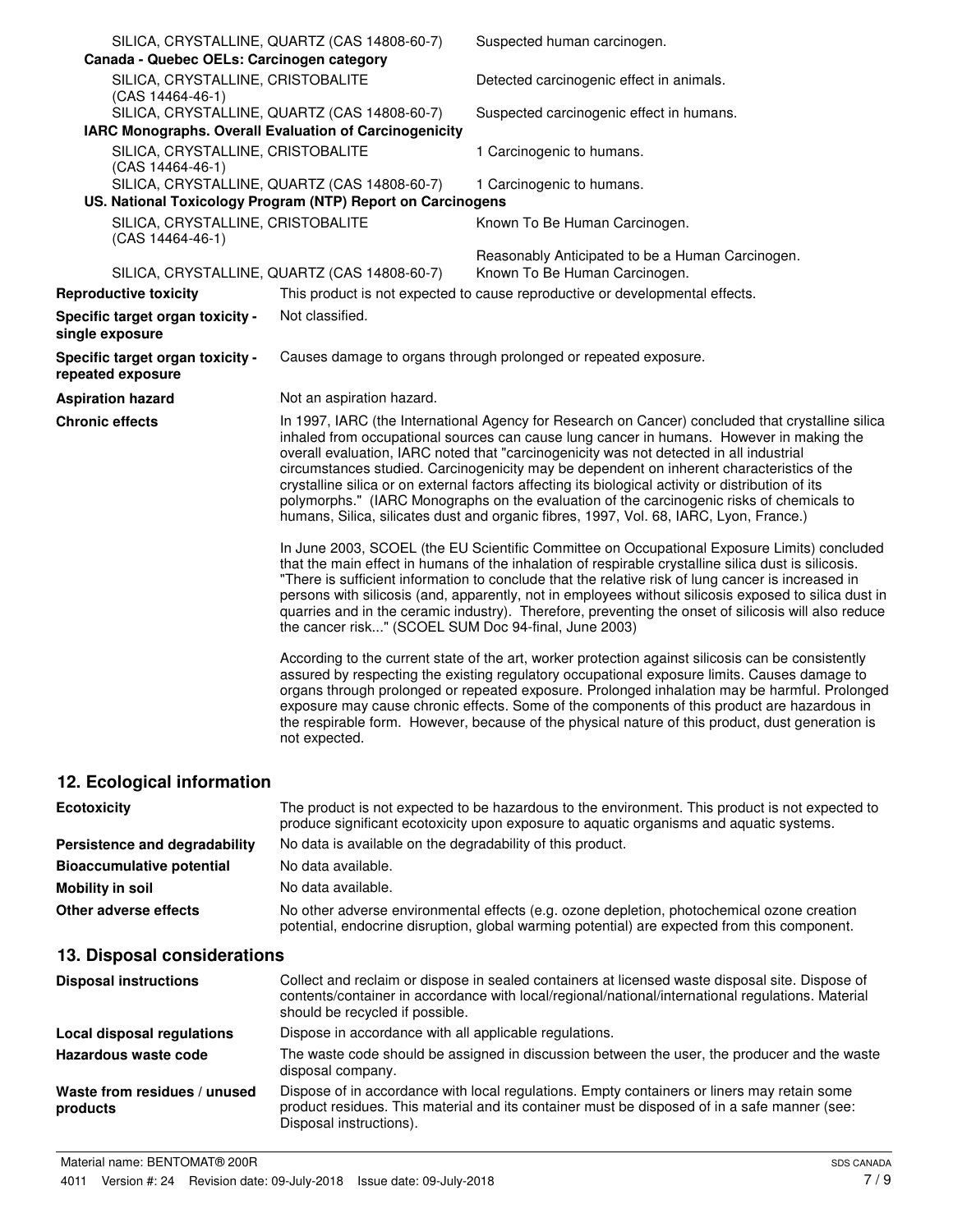Since emptied containers may retain product residue, follow label warnings even after container is emptied. Empty containers should be taken to an approved waste handling site for recycling or disposal.

### **14. Transport information**

#### **TDG**

Not regulated as dangerous goods.

#### **IATA**

Not regulated as dangerous goods.

#### **IMDG**

Not regulated as dangerous goods.

**Transport in bulk according to** Not applicable. **Annex II of MARPOL 73/78 and the IBC Code**

### **15. Regulatory information**

#### **Canadian regulations**

This product has been classified in accordance with the hazard criteria of the HPR and the SDS contains all the information required by the HPR.

#### **Controlled Drugs and Substances Act**

Not regulated. **Export Control List (CEPA 1999, Schedule 3)**

Not listed.

**Greenhouse Gases**

Not listed.

## **Precursor Control Regulations**

Not regulated.

#### **International regulations**

**Stockholm Convention**

Not applicable.

**Rotterdam Convention**

Not applicable.

**Kyoto protocol**

Not applicable.

**Montreal Protocol**

Not applicable.

**Basel Convention**

Not applicable.

#### **International Inventories**

| <b>Inventory name</b>                                                     | On inventory (yes/no)* |
|---------------------------------------------------------------------------|------------------------|
| Australian Inventory of Chemical Substances (AICS)                        | Yes                    |
| Domestic Substances List (DSL)                                            | Yes                    |
| Non-Domestic Substances List (NDSL)                                       | No                     |
| Inventory of Existing Chemical Substances in China (IECSC)                | Yes                    |
| European Inventory of Existing Commercial Chemical<br>Substances (EINECS) | Yes                    |
| European List of Notified Chemical Substances (ELINCS)                    | No                     |
| Inventory of Existing and New Chemical Substances (ENCS)                  | Yes                    |
| Existing Chemicals List (ECL)                                             | Yes                    |
| New Zealand Inventory                                                     | No                     |
| Philippine Inventory of Chemicals and Chemical Substances<br>(PICCS)      | Yes                    |
| Taiwan Chemical Substance Inventory (TCSI)                                | No                     |
| Toxic Substances Control Act (TSCA) Inventory                             | Yes                    |
|                                                                           |                        |

\*A "Yes" indicates that all components of this product comply with the inventory requirements administered by the governing country(s) A "No" indicates that one or more components of the product are not listed or exempt from listing on the inventory administered by the governing country(s).